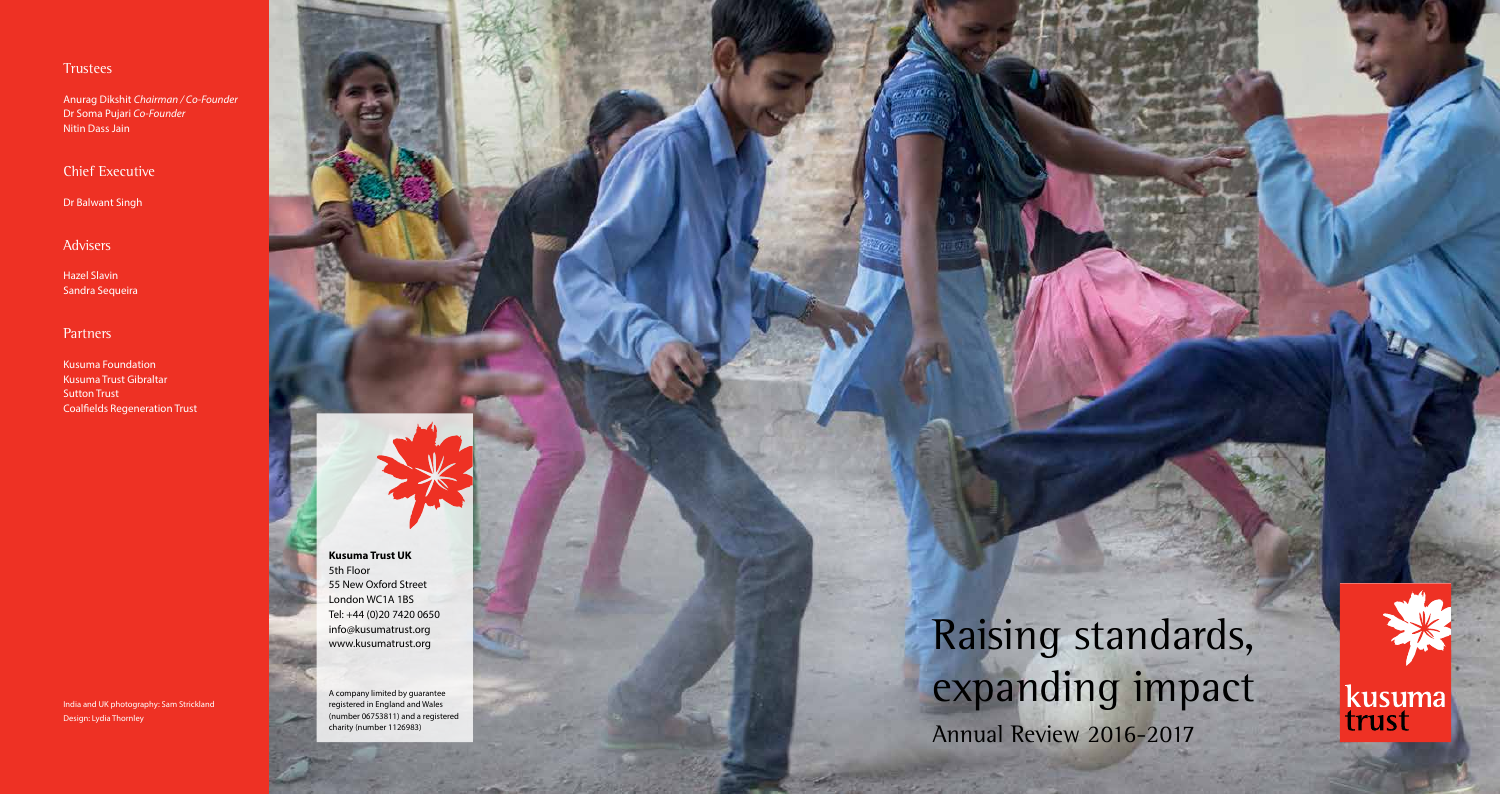# Raising standards, expanding impact

### Contents

| Raising standards, |                |
|--------------------|----------------|
| expanding impact   | $\overline{2}$ |
| Where we work      | $\overline{4}$ |
| India              | 5              |
| <b>UK</b>          | 6              |
| Making an impact   | centre foldout |
| Gibraltar          | 11             |
| Research           | 12             |

### Vision

The Kusuma Trust UK believes that every child and young person has the potential to transform and improve their life and should have opportunities to grow and develop as active and productive citizens in their communities.

#### **Mission**

Our mission is to facilitate and increase access to quality education and other life opportunities for young people, with a focus on the disadvantaged. The Trust enables young people to realise their potential and prosper.

**T** e believe that all young people have the right to quality education and career opportunities no matter what their background. Working directly with partner organisations and with governments, we are turning this belief into a reality.

We work in the UK, India and Gibraltar to achieve our mission. The education systems in these countries are different but the issues facing young people from disadvantaged backgrounds are similar. Many young people start school behind their wealthier peers and this gap continues to grow as they progress through school.

In India, we partner with the Kusuma Foundation and started by providing intensive support to 50 schools in 2013. We now partner with the government to reach almost 2,000 schools and over 100,000 students. Our programmes have been identified by the government for scale up across districts and the States of Uttar Pradesh and Odisha to impact even more young people.

In the UK, our work in former coal mining regions with the Sutton Trust and the Coalfields Regeneration Trust reaches many students, with new cohorts joining programmes each year.

We launched a small grants programme, supporting smaller charities working to improve education and employment opportunities for young people. Our UK programmes have reached 1,367 young people who now have improved chances in further education and their careers. Our community grants have supported young people to connect with nature and two hospitals to improve medical equipment and facilities.

In Gibraltar, we continue to develop our partnership with the Kusuma Trust Gibraltar. Priorities this year included scaling up the Computer Coding Week to

reach more students and training teachers to introduce coding in classrooms. We continued to support community initiatives and charities to increase their reach and impact.

Our work is underpinned by research and evaluation. We commissioned new qualitative research into factors that influence student performance and continued our five-year evaluation of the Kusuma Excellence Fellowships in partnership with London School of Economics researchers. A study to track children's transition from primary to secondary school was also completed.

Over the last seven years our grants have raised education standards, widened reach, expanded impact on more young people, and deepened our relationship with key stakeholders. In 2017-2018, we will work with the Odisha State Government in India to scale up programmes in nine districts, expand our small grants programme in the UK to help even more young people into education and employment, and define a new strategic direction for our work in Gibraltar.

**Anurag Dikshit,** *Chairman* **Dr Balwant Singh***, Chief Executive*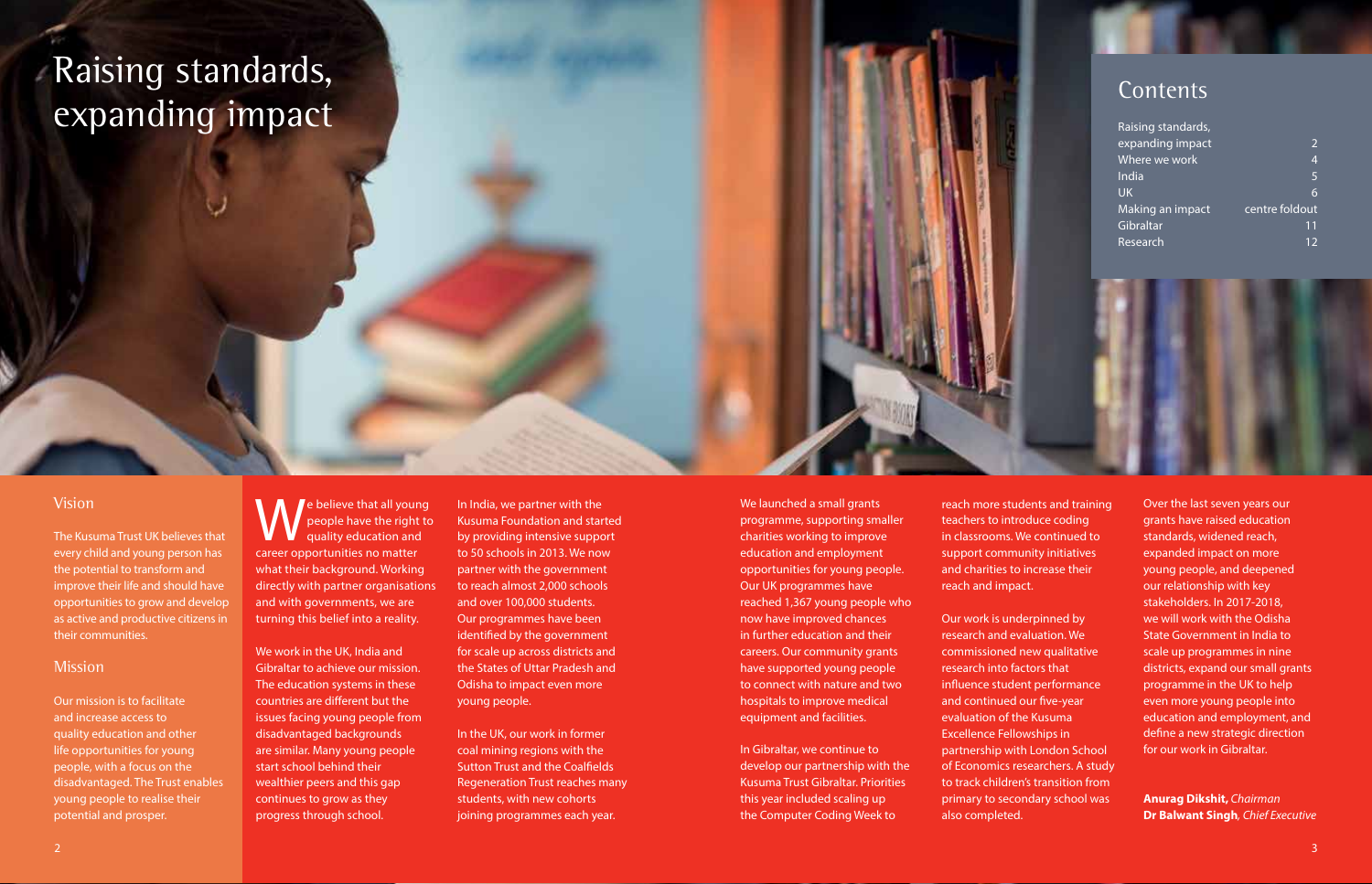# Where we work

UK **Gibraltar** F. Januar Leong Sions Change Your Guide to Participation & L **Ior Admissir** 

"Education is vital for social and economic transformation and promoting active citizenship. We have expanded the reach of our initiatives to enhance access to quality education for more young people from disadvantaged backgrounds in India, the UK and Gibraltar."

Bold.

4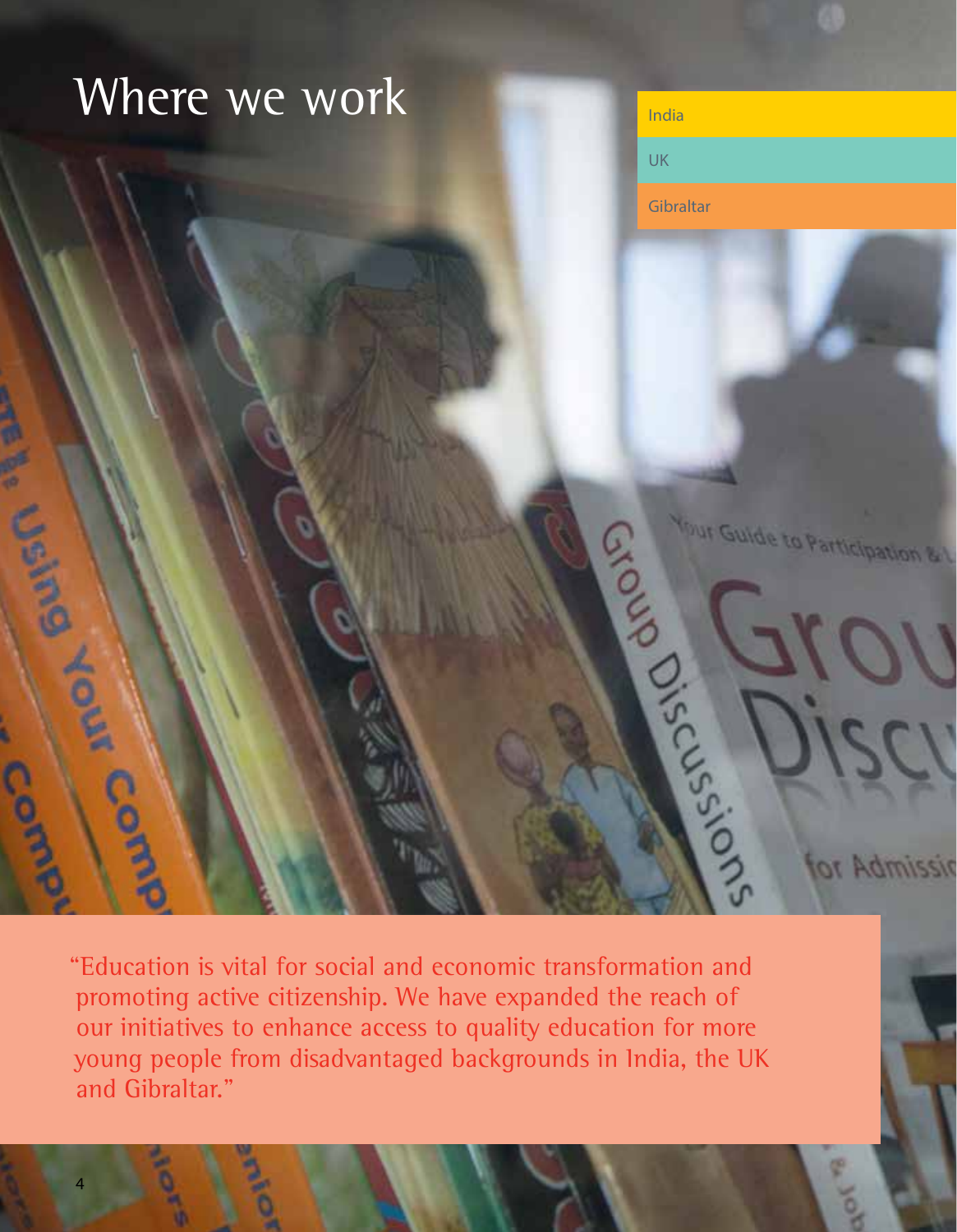### Gibraltar

 $\blacksquare$  e aim to make a positive contribution to the people in Gibraltar by investing in education programmes, providing opportunities for professional development, supporting local community projects and working with charities to achieve greater impact.

The UK's decision to leave the European Union means that the residents of Gibraltar face a period of economic and political uncertainty. We continue to review our grant-making priorities to address the impact Brexit may have on those working and living in Gibraltar.

#### Education

Over the last year 3,476 students and 22 teachers from 18 schools

**Y** oung people in former coal mining regions face many challenges: lack of jobs, low university attendance and economic deprivation. Those on free school meals are only half as likely to pass their GCSEs as their peers.<sup>3</sup> We support programmes to increase equality and offer options for these young people's future.

#### **Education**

participated in our education programmes. Science, Maths and Computer Coding workshops gave primary and secondary students and teachers the chance to develop their understanding and enjoyment of these subjects through practical experiments and interactive tasks. University and career talks helped students prepare for life after school, understand the options available to them and improve the quality of their university applications.

#### Professional Development

We supported eight individuals to pursue professional development

n India, more than 100 million<br>
children are illiterate and 70% of<br>
young people drop out of school<br>
before the 200 of 15 l linequality n India, more than 100 million children are illiterate and 70% of before the age of 15.<sup>1</sup> Inequality between the poorest and richest children is evident throughout school.<sup>2</sup> We work to change this by improving access and the quality of education.

> About 22% of young people living in disadvantaged areas apply to university and this is 30% less than those living in the most advantaged areas.4 Kusuma Sutton Scholars supported 600 young people aged 11 to 13 from disadvantaged backgrounds by providing information on the opportunities at university,



campus visits, giving them tools to make decisions on GSCE choices and enrichment days to build transferable skills and confidence.

• 2,298 teachers and head teachers continue their education. Science Our Fellowship programme enabled 656 young people to pursue higher education with scholarships and support in life skills, computing, English communication and career young people from disadvantaged backgrounds would not be able to tops the list of courses chosen at 77% followed by 11% in Arts, 6% in Commerce and the remaining 6% in Agriculture and vocational courses.

Our Pathways to STEM (Science, Technology, Engineering and Maths) grant supported 283 young people aged 15 to 17. The programme took an enabling approach, encouraging them to consider career choices and university degrees in STEM subjects. These young people took part in career days where they met professionals in the sector, had Science and Maths revision days to build their knowledge and spent time on campus learning about university applications and life as a student, whilst being supported by an e-mentor.

 $\blacksquare$  usuma's strategic priorities and programmes are **informed by research and** evaluation. In India, our research over the last year focused on: children's transition from primary to secondary school; the impact of remedial education on student attainment; the role of fellowships in influencing students' educational trajectories; and factors affecting student examination results across schools in the Kusuma Schools Partnership Initiative (KSPI) in Uttar Pradesh.

Over the last 4 years we have supported 50 schools in Hardoi in Uttar Pradesh and Sambalpur in Odisha with whole school interventions:

- interactive sessions and resources for 8,167 students to enable them to reach age-appropriate learning In Odisha our five-year grant of levels
- teaching manuals, training and mentoring for 160 teachers to improve their skills
- training for 50 head teachers on effective school management

• training for 680 School Management and Development and nutrition levels. Committee members on how to govern schools better

We collaborated with district and State governments to expand teaching, learning and governance programmes to more schools in Uttar coaching. Without this, many Pradesh and Odisha, reaching:  $\cdot$  1.523 schools

- 
- 34,160 students
- 15,393 School Management and Development Committee members

£1.2 million for the construction of a mid-day meal kitchen and feeding programme delivering more than 2.5 million meals to 62,326 students in 415 schools came to an end. The programme

#### Community and **Charities**

aims to improve school attendance

Our grants benefited 105,309 students, 1,988 schools and head teachers, 935 teachers and 15,933 school governors in 78 districts.

*<sup>1</sup> Pratham UK <sup>2</sup> UNESCO, Youth & Skills, 2012*

Research

Pratham Education Foundation/ ASER completed a two-year study on factors influencing children's transition from primary to secondary school, with a focus on the relationship between the availability of local secondary schools, socio-economic status

of families and student attainment at the end of primary school. Findings inform our advocacy with State and national education policy makers and providers in India.

We commissioned an independent baseline and endline assessment of student learning levels in all 50 KSPI schools before and after the delivery of Kusuma's flagship Secondary School Readiness Programme in Hardoi and Sambalpur districts. Findings will inform the planned scale-up of the programme in government secondary schools across Odisha.

The London School of Economics completed the first year of a longitudinal evaluation of the Kusuma Excellence Fellowship programme, which investigates the impact of the fellowship on

academic performance, attitudes to education, entry to further and higher education, career aspirations and employment on entry to the labour market. Students are currently in Year 11 and will be tracked annually over the next four years. A qualitative investigation was completed of factors affecting student examination results in a sub-sample of KSPI schools in

Uttar Pradesh. Interviews with key stakeholders contributed to an understanding of why student academic performance is better in some schools than others, despite all schools having received the same package of interventions. Findings will inform our strategy for working with government secondary schools in Uttar Pradesh and Odisha.

### Employment

In the UK, 631,000 young people are unemployed.<sup>5</sup> Our Young Upstarts grant enables young people to transform their ideas into businesses. It trains them to build their entrepreneurial skills with the aim of setting up their own company. Over the course of the year, 89 young people were trained and accredited, with a quarter of them going on to set up their own enterprises, which included graphic designers, photographers, hairdressers and DJs.

*<sup>3</sup> Revised GCSE and Equivalent results in England, 2015 – 2016, published January 2017 <sup>4</sup> UK application rates by the January deadline, 2017 Cycle, UCAS Analysis and Research*

*<sup>5</sup> The Careers and Enterprise Company, 2017* 

courses that directly benefit Gibraltar. Recipients were selected based on demonstrated passion and commitment to their profession, in areas where no support is available from the Government or their employer.

Thirty two charities received support to enable them to work more effectively. This included training and networking events, coaching and grant funding. Our community grants supported not-for-profit groups and charities that improve the quality of life for those in Gibraltar.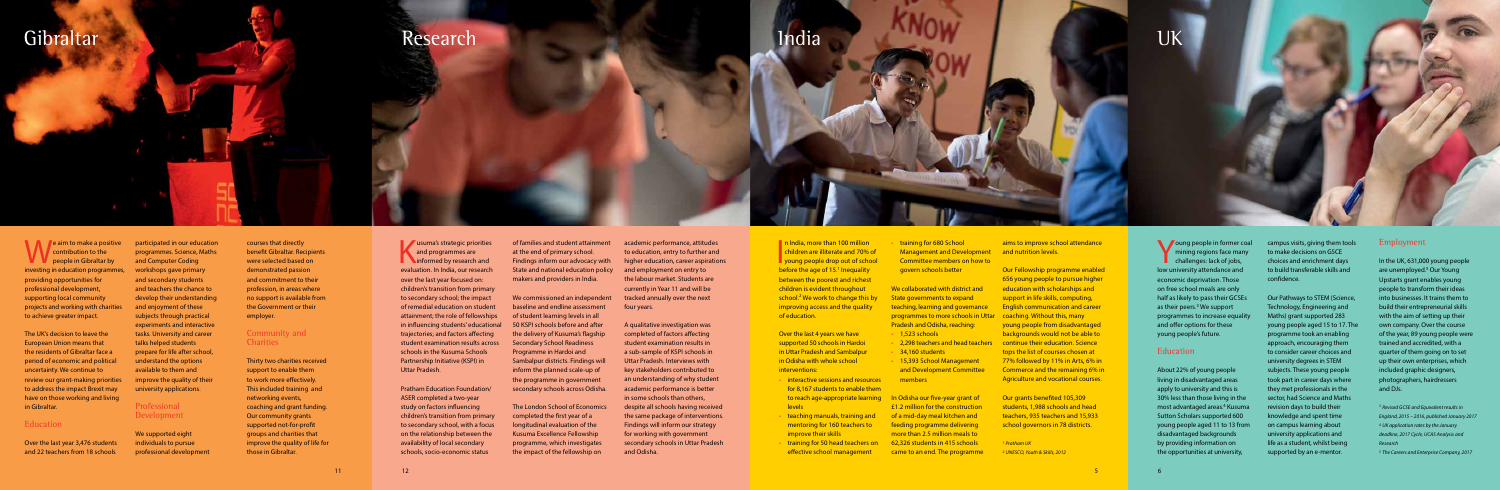# Making an impact

### Donations and grants

districts in India reached by our programmes: 75 in Uttar Pradesh and three in Odisha

mind mind **THEFT PRESS** min mini **THEFT DIET THE THE THEFT** 

L N 15 grants awarded

### Gibraltar

# India UK 70% of young people in India drop out of school before the age of 15 1,988 schools supported 2,923  $\mathsf{teach}$ ers and head teachers t 105,309

students benefited from interactive learning sessions and resources to reach ageappropriate learning levels

935 teachers supported with teaching manuals, training and mentoring





students benefited



15,933 School Management and Development Committee members received governance and management training and support

656 young people able to pursue

**Samuel Street** 

### higher education with scholarships and our support in life skills, computing, English communication and career coaching



advantaged areas



Young people accredited through our Young Upstarts grant

 600 young people from disadvantaged backgrounds introduced to university opportunities

32 charities received training,

coaching and grant funding to enable them to work more



**CONTROL** 

courses that would directly benefit Gibraltar



effectively courses and post-school options through our Science, Maths and computer coding workshops and university and career talks

13,933

# £1,760,111 donations to charitable organisations in 2016-2017

young people enabled to explore STEM careers and degrees





of Young Upstarts have started their own enterprises





# $70$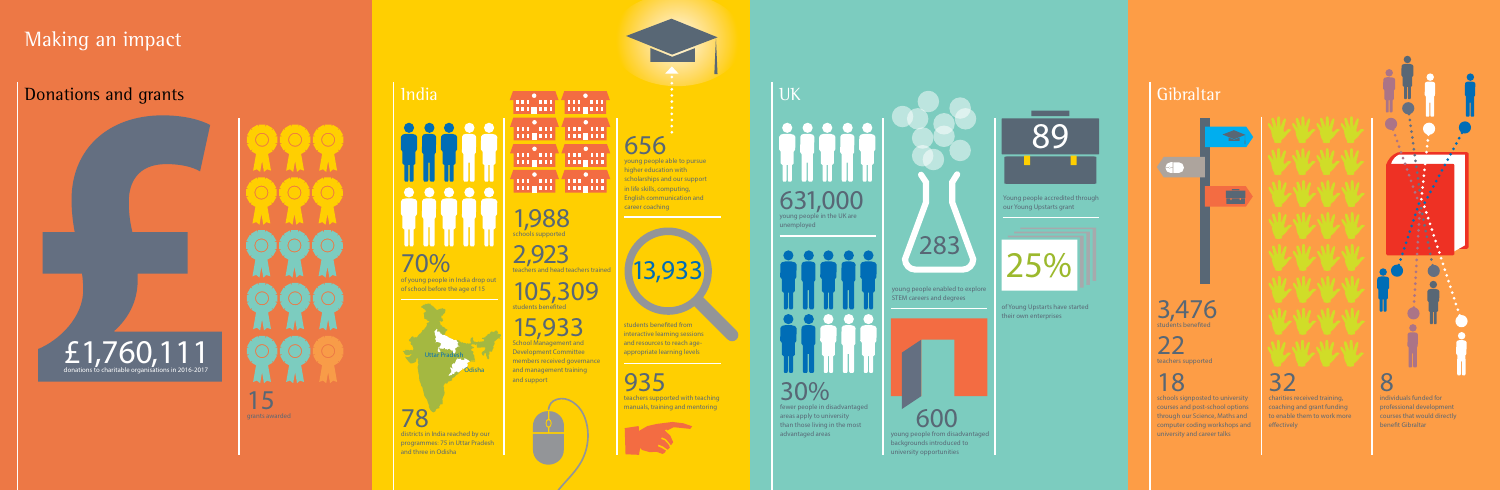### Research findings



The study showed that a decline in the availability of schools at secondary level has a negative impact on students. Three in 10 children who completed primary school did not progress to secondary school. Low learning levels, marriage, poverty and status as Scheduled Caste negatively influence children's enrolment in education beyond primary school.

### Remedial education

Evaluation of the Secondary School Readiness Programme found a marked improvement in average test scores between baseline and endline assessments. Increases were highest for language: average test scores increased by 13 percentage points for Hindi and

by more than 9 percentage points for Odia. Gains in average test scores were lowest for Science in Sambalpur (1.2 percentage points) and Environmental Studies in Hardoi (3 percentage points). There was positive correlation between test score gains and participation in the programme, particularly for Mathematics. Findings will inform a more rigorous evaluation using experimental research methods.

### Kusuma Fellowships

Fellows spend less time on domestic chores, more time on academic studies and are more likely to use private tuition compared with unsuccessful applicants. At the end of the first year of the evaluation, Fellows and unsuccessful applicants performed equally well in Class 11 examinations. Next year, the

research will assess the impact of the fellowship on student performance in Class 12 Board examinations and track student transition from secondary to higher or further education.

### Student attainment

This study showed that a variety of factors influence student attainment, including the distance students travel to school, teacher vacancies and absenteeism, engagement in Kusuma's teacher professional development programme by teachers, variability in how remedial education programmes are implemented, and use of private tuition. Students reported that school libraries helped them to learn, particularly when teacher vacancies or poor quality teaching affected their learning.